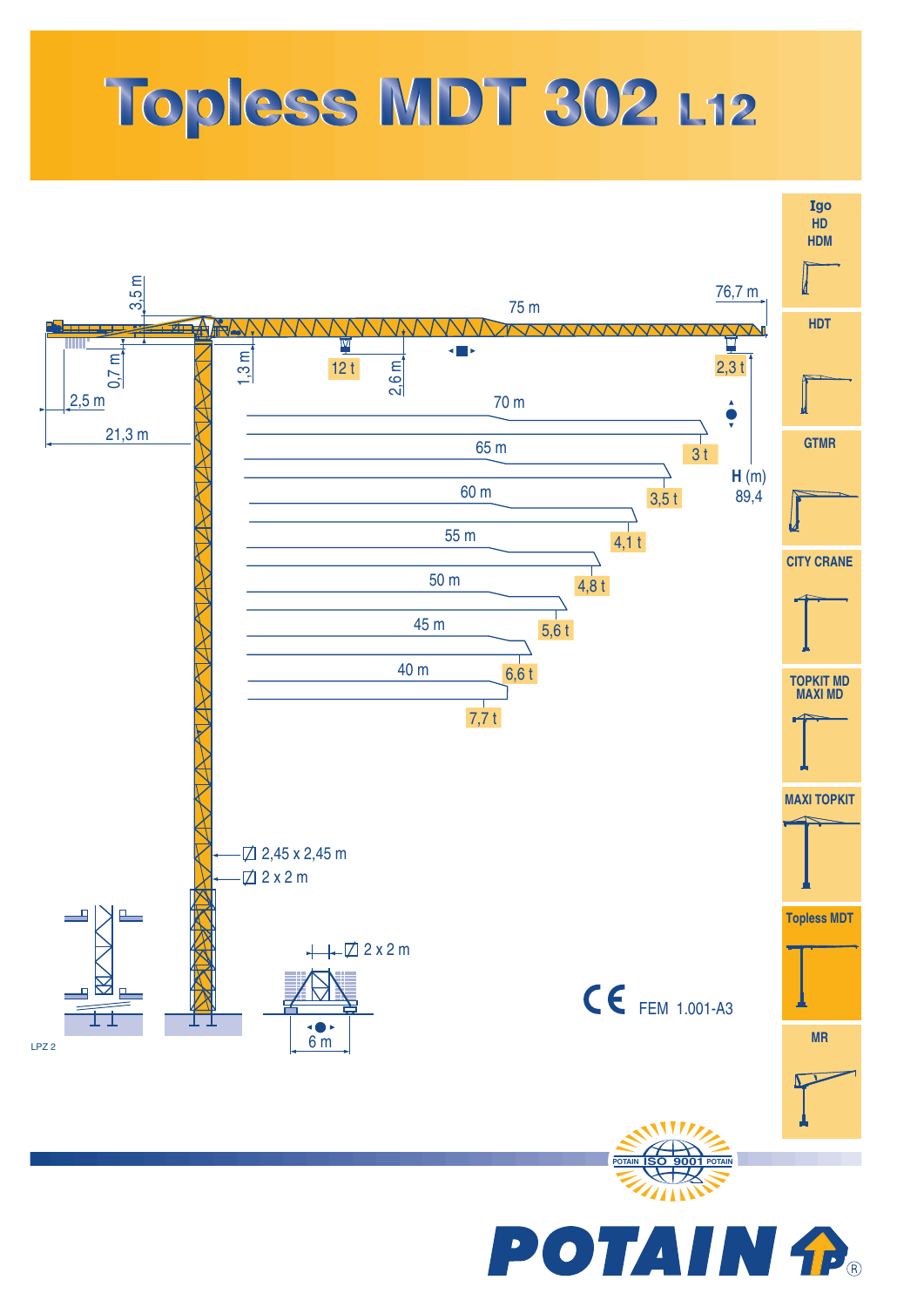

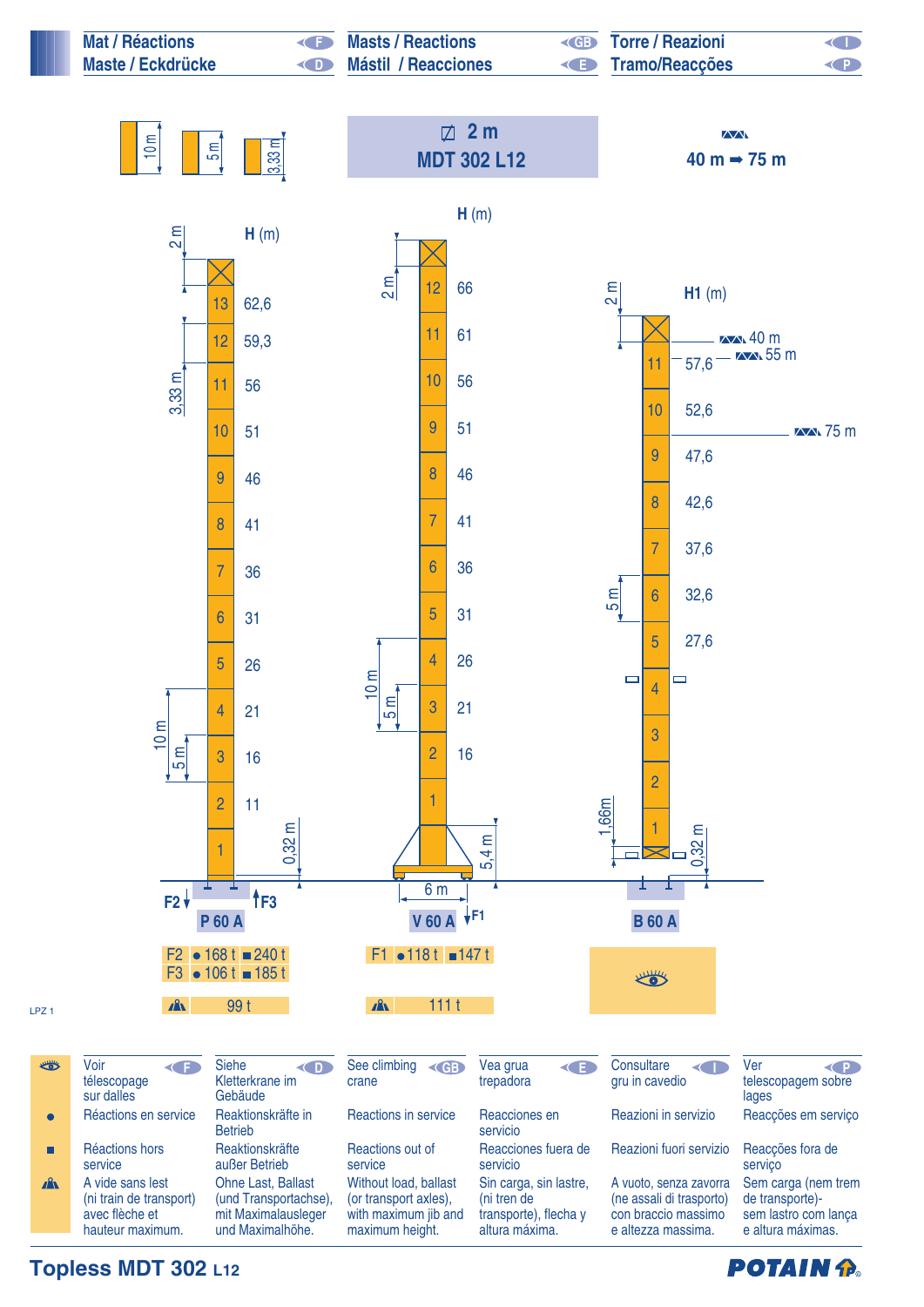

**Topless MDT 302 L12**

**POTAIN P.**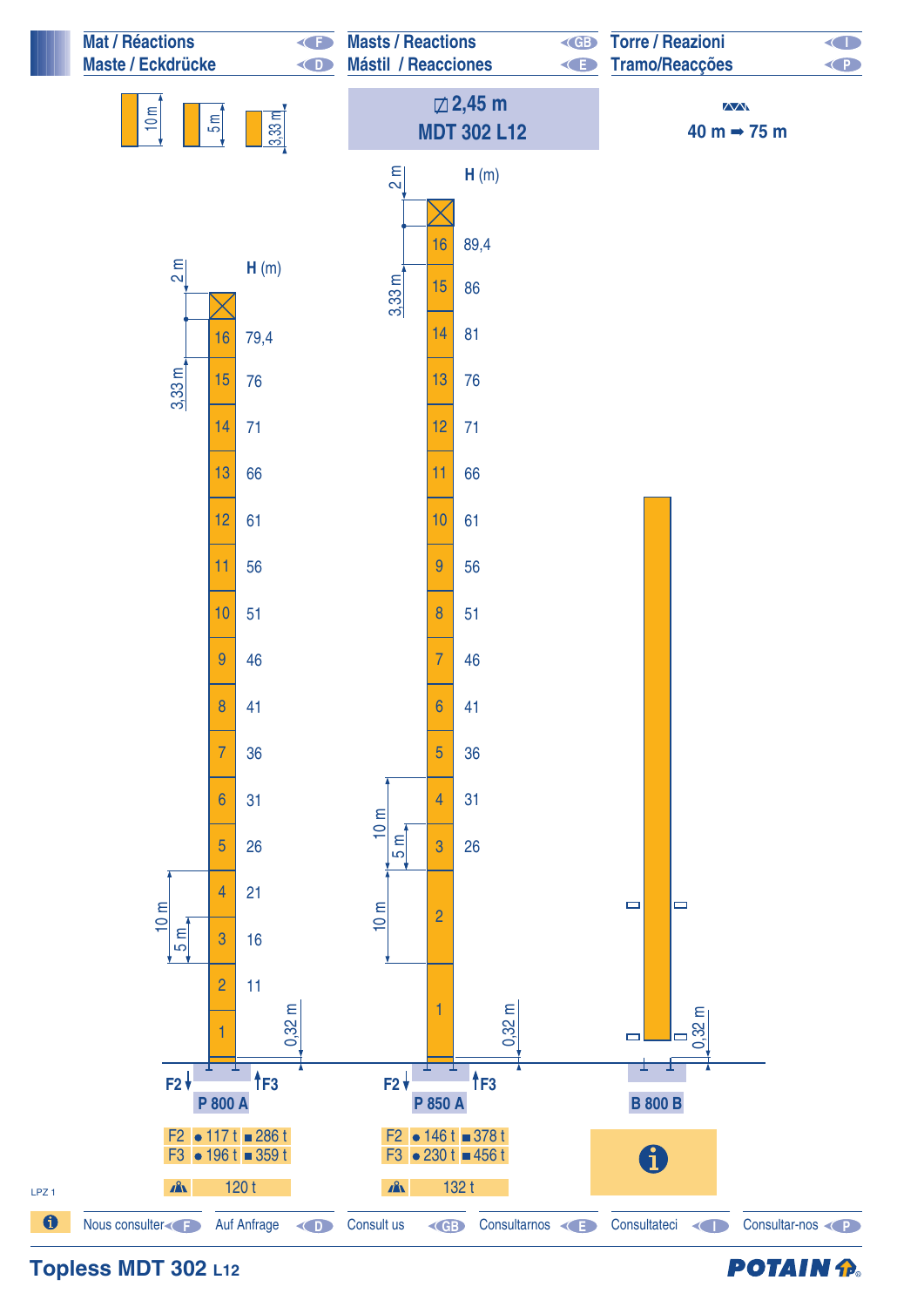| <b>Courbes de charges</b><br>Lastkurven | <b>Example 2</b> Load diagrams<br><b>Curvas de cargas</b> | <b>ED</b> Curve di carico<br><b>E</b> Curva de cargas | O<br><b>CP</b> |
|-----------------------------------------|-----------------------------------------------------------|-------------------------------------------------------|----------------|
|                                         |                                                           |                                                       |                |

 $\mathbf{A}$ 

| <b>W←→D</b>                                        |  |                 |                 |                |                 |      |     |                |     |                 |                 |                 |                                                    |                       |     |     |     |             |              |         |     |       |     |         |  |
|----------------------------------------------------|--|-----------------|-----------------|----------------|-----------------|------|-----|----------------|-----|-----------------|-----------------|-----------------|----------------------------------------------------|-----------------------|-----|-----|-----|-------------|--------------|---------|-----|-------|-----|---------|--|
| 75 m $2.7 \triangleright 19.3$                     |  | 20              | 22              | 25             | 27              | 30   | 32  | 35             | 37  | 40              | 42              | 45              | 47                                                 | 50                    | 52  | 55  | 57  | 60          | 62           | 65      | 67  | 70    | 72  | 75 m    |  |
| <b>XXXIVW</b>                                      |  |                 | $12$ 11,5 10,3  | 8,9            | 8,2             | 7,2  | 6,7 | $6^{\circ}$    | 5,7 | 5,2             |                 | $4,9$ 4,5 4,2   |                                                    | 3,9                   | 3,7 | 3,5 | 3,3 | 3,1         | $\mathbf{3}$ | 2,8     | 2,7 | 2,5   | 2,4 | $2,3$ t |  |
|                                                    |  |                 |                 |                |                 |      |     |                |     |                 |                 |                 |                                                    |                       |     |     |     |             |              |         |     |       |     |         |  |
| $\blacksquare \leftarrow \rightarrow \blacksquare$ |  |                 |                 |                |                 |      |     |                |     |                 |                 |                 |                                                    |                       |     |     |     |             |              |         |     |       |     |         |  |
| 70 m $2,7 \blacktriangleright$                     |  | 21,8            | 22              | 25             | 27              | 30   | 32  | 35             | 37  | 39,9            | 42              | 45              | 47                                                 | 50                    | 52  | 55  | 57  | 60          | 62           | 65      | 67  | 70    | m   |         |  |
| <b>AAT</b>                                         |  | 12 <sup>2</sup> |                 | $11,9$ 10,3    | 9,4             | 8,4  | 7,8 | $\overline{7}$ | 6,6 | $6\phantom{1}6$ | 5,7             |                 | $5,2$ 4,9                                          | 4,6                   | 4,4 | 4,1 | 3,9 | 3,7         | 3,5          | 3,3     | 3,2 | $3-1$ |     |         |  |
| $\Psi \rightarrow \Psi$                            |  |                 |                 |                |                 |      |     |                |     |                 |                 |                 |                                                    |                       |     |     |     |             |              |         |     |       |     |         |  |
| 65 m $2,7$ $\triangleright$                        |  |                 | 22,8            | 25             | 27              | 30   | 32  | 35             | 37  | 40              | 41,7            |                 |                                                    |                       |     |     |     |             |              |         |     |       |     |         |  |
| <b>AANT/W</b>                                      |  |                 | 12 <sup>2</sup> | 10,8           | 9,9             | 8,8  | 8,2 |                |     |                 |                 | 45              | 47                                                 | 50                    | 52  | 55  | 57  | 60          | 62           | 65      | m   |       |     |         |  |
|                                                    |  |                 |                 |                |                 |      |     | 7,4            | 6,9 | 6,3             | $6\overline{6}$ |                 |                                                    | $5,5$ $5,2$ 4,8       | 4,6 | 4,3 | 4,1 | 3,9         | 3,7          | $3,5$ t |     |       |     |         |  |
|                                                    |  |                 |                 |                |                 |      |     |                |     |                 |                 |                 | $\blacksquare \leftarrow \rightarrow \blacksquare$ |                       |     |     |     |             |              |         |     |       |     |         |  |
| 60 m $2.7 \triangleright$                          |  |                 | 23,8 25         |                | 27              | 30   | 32  | 35             | 37  | 40              | 42              | 43,8            | 47                                                 | 50                    | 52  | 55  | 57  | 60          | m            |         |     |       |     |         |  |
| <b>AAH</b>                                         |  |                 |                 | $12$ 11,4 10,4 |                 | 9,3  | 8,6 | 7,8            | 7,3 | 6,7             | 6,3             | $6\overline{6}$ |                                                    | $5,5$ $5,1$           | 4,9 | 4,6 |     | $4,4$ 4,1 t |              |         |     |       |     |         |  |
|                                                    |  |                 |                 |                |                 |      |     |                |     |                 |                 |                 |                                                    |                       |     |     |     |             |              |         |     |       |     |         |  |
|                                                    |  |                 |                 |                |                 |      |     |                |     |                 |                 |                 | $\blacksquare \rightarrow \blacksquare$            |                       |     |     |     |             |              |         |     |       |     |         |  |
| 55 m $2.7 \rightarrow$                             |  |                 | 24,9            | 25             | 27              | 30   | 32  | 35             | 37  | 40              | 42              | 45,4            | 47                                                 | 50                    | 52  | 55  | m   |             |              |         |     |       |     |         |  |
| <b>AANT/W</b>                                      |  |                 |                 | $12$ 11,9 10,9 |                 | 9,7  | 9   | 8,2            | 7,6 | $\overline{7}$  | 6,6             | $6\overline{6}$ |                                                    | 5,8 5,4 5,1 4,8 t     |     |     |     |             |              |         |     |       |     |         |  |
|                                                    |  |                 |                 |                |                 |      |     |                |     |                 |                 |                 |                                                    | $\P \rightarrow \Box$ |     |     |     |             |              |         |     |       |     |         |  |
|                                                    |  |                 |                 |                |                 |      |     |                |     |                 |                 |                 |                                                    |                       |     |     |     |             |              |         |     |       |     |         |  |
| 50 m $2,7 -$                                       |  |                 |                 | 25,7 27        |                 | 30   | 32  | 35             | 37  | 40              | 42              | 45              | 47                                                 | 50 m                  |     |     |     |             |              |         |     |       |     |         |  |
| <b>AAT/W</b>                                       |  |                 |                 |                | $12 \quad 11,4$ | 10,1 | 9,4 | 8,5            | 7,9 | 7,3             | 6,9             | 6,3             | 6                                                  | $5,6$ t               |     |     |     |             |              |         |     |       |     |         |  |
| 45 m $2.7 \rightarrow$                             |  |                 |                 | 26,6 27        |                 | 30   | 32  | 35             | 37  | 40              | 42              | 45              | m                                                  |                       |     |     |     |             |              |         |     |       |     |         |  |
| <b>AAT</b>                                         |  |                 |                 |                | $12 \quad 11,8$ | 10,5 | 9,7 | 8,8            | 8,3 | 7,6             | 7,2             | $6,6$ t         |                                                    |                       |     |     |     |             |              |         |     |       |     |         |  |
|                                                    |  |                 |                 |                |                 |      |     |                |     |                 |                 |                 |                                                    |                       |     |     |     |             |              |         |     |       |     |         |  |
| 40 m $2,7 -$                                       |  |                 |                 |                | 27              | 30   | 32  | 35             | 37  | 40              | m               |                 |                                                    |                       |     |     |     |             |              |         |     |       |     |         |  |
| <b>AAT/W</b>                                       |  |                 |                 |                | 12              | 10,7 | 9,9 | 9              | 8,4 | $7,7$ t         |                 |                 |                                                    |                       |     |     |     |             |              |         |     |       |     |         |  |
| LPZ <sub>1</sub>                                   |  |                 |                 |                |                 |      |     |                |     |                 |                 |                 |                                                    |                       |     |     |     |             |              |         |     |       |     |         |  |



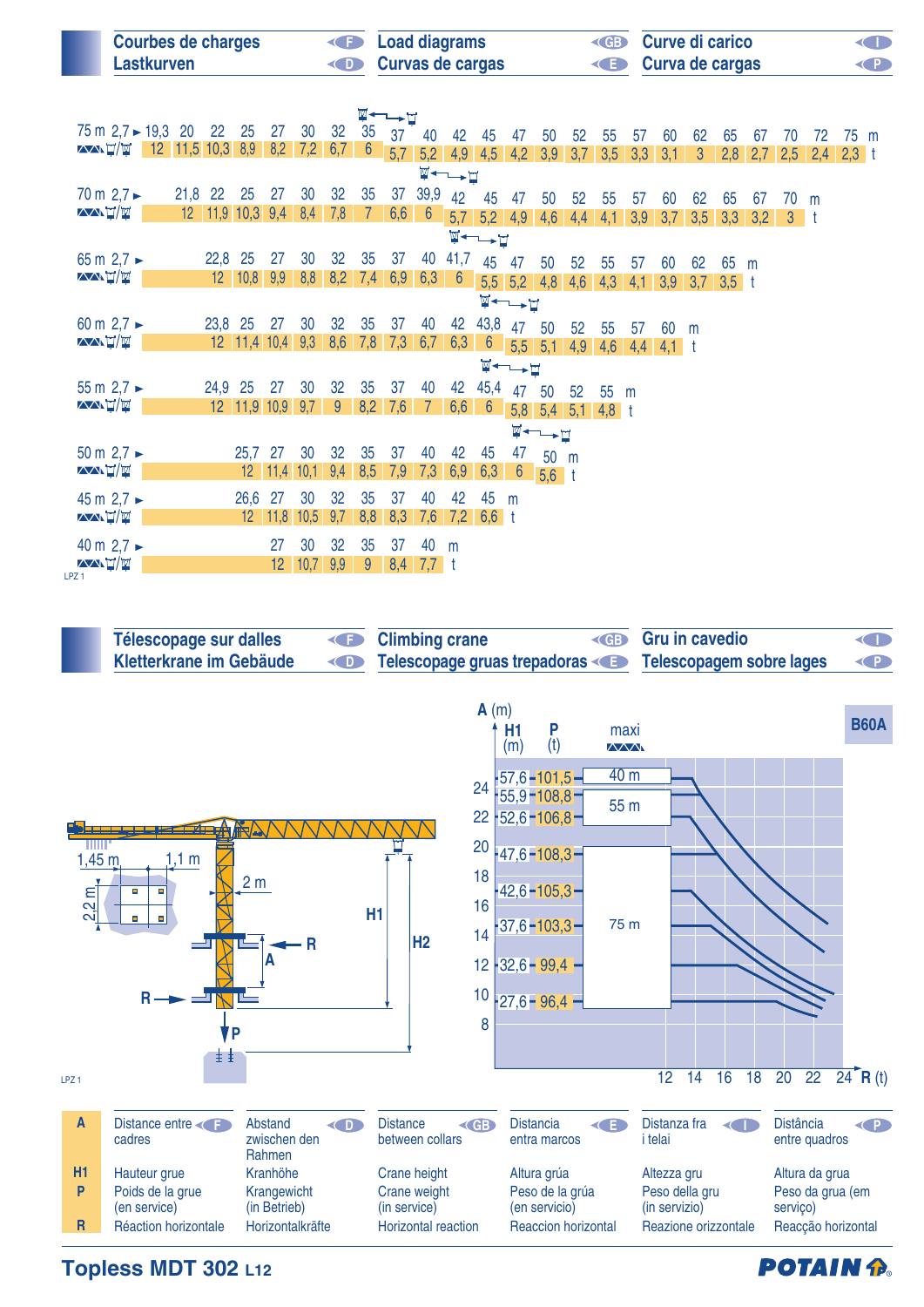| <b>Mécanismes</b> | <b>CED</b> | <b>Mechanisms</b> | $\left($ GB $\right)$ | Meccanismi |  |
|-------------------|------------|-------------------|-----------------------|------------|--|
| <b>Antriebe</b>   | $\bigcap$  | <b>Mecanismos</b> | <b>KED</b>            | Mecanismos |  |
|                   |            |                   |                       |            |  |

|                                |                                                      |                        |                |                |                 | Ħ                                                                  |                                                                                   |        |    |        | M                                                                               |    |                     | $ch - PS$<br>hp | kW             | <b>Compared</b> |
|--------------------------------|------------------------------------------------------|------------------------|----------------|----------------|-----------------|--------------------------------------------------------------------|-----------------------------------------------------------------------------------|--------|----|--------|---------------------------------------------------------------------------------|----|---------------------|-----------------|----------------|-----------------|
|                                | 37 S 3,0                                             | m/min                  | 3/30           |                | 4,5/45          | 7,5/75                                                             | 12/120                                                                            | 1,5/15 |    | 2,2/22 | 3,7/37                                                                          |    | 6/60                | 50              | 37             | 580 m           |
|                                | 580                                                  |                        | $6\phantom{1}$ |                | 3,8             | 2,3                                                                | 1,33                                                                              | 12     |    | 7,6    | 4,6                                                                             |    | 2,65                |                 |                |                 |
|                                | 45 S 3,0                                             | m/min                  | 3/30           |                | 4,8/48          | 7,6/76                                                             | 12/122                                                                            | 1,5/15 |    | 2,4/24 | 3,8/38                                                                          |    | 6/61                | 62              | 45             | 538 m           |
|                                | 538                                                  |                        | $6\phantom{1}$ |                | 4,4             | 2,85                                                               | 1,65                                                                              | 12     |    | 8,8    | 5,7                                                                             |    | 3,3                 |                 |                |                 |
|                                | <b>75 LVF 30</b>                                     | m/min                  |                |                |                 |                                                                    | $3,6 \rightarrow 14 \rightarrow 44 \rightarrow 56 \rightarrow 80 \rightarrow 104$ |        |    |        | $1,8 \rightarrow 7 \rightarrow 22 \rightarrow 28 \rightarrow 40 \rightarrow 52$ |    |                     | 75              | 55             | 570 m           |
|                                | <b>Optima</b>                                        |                        | $6\phantom{a}$ | $6\phantom{1}$ | $6\overline{6}$ | 4,5                                                                | 1,5<br>$\mathbf{3}$                                                               | 12     | 12 | 12     | 9                                                                               |    | $6\phantom{1}$<br>3 |                 |                |                 |
| ◀▉▸                            | <b>DV3-7,5</b>                                       | m/min                  |                | $8 - 40 - 80$  |                 |                                                                    |                                                                                   |        |    |        |                                                                                 |    | 10,3                | 7,5             |                |                 |
| $\bigodot$                     | $R - 13,2$                                           | tr/min<br>U/min<br>rpm |                |                |                 |                                                                    | $0 \rightarrow 0.67$                                                              |        |    |        |                                                                                 |    |                     |                 | $3 \times 4.4$ |                 |
| <b>V 60 A</b><br>备<br>倒        | <b>RT 544</b><br><b>A12V</b><br>13 <sub>m</sub><br>R | m/min                  |                | $13,5 - 27$    |                 |                                                                    |                                                                                   |        |    |        |                                                                                 |    |                     | 4x7             | $4 \times 5,2$ |                 |
| <b>CEI 38</b><br><b>IEC 38</b> |                                                      |                        |                |                |                 | <b>kVA</b>                                                         |                                                                                   |        |    |        |                                                                                 | 11 |                     |                 |                |                 |
| 400V (+6%-10%) 50 Hz           |                                                      |                        |                |                |                 | 37 S: 64 kVA<br>45 S: 74 kVA<br>84/534 - 87/405<br>75 LVF: 105 kVA |                                                                                   |        |    |        |                                                                                 |    |                     |                 |                |                 |



LPZ 2

| <b>KIN</b><br>$\bigodot$ | Levage<br><b>Distribution</b><br><b>Orientation</b>                            | Heben<br>$\left( \blacksquare$<br>Katzfahren<br>Schwenken                        | Hoisting<br>$\le$ GB $\ge$<br><b>Trolleying</b><br>Slewing                        | Elevación<br>≺∎≡<br><b>Distribución</b><br><b>Orientación</b>                    | Sollevamento<br><b>Ditribuzione</b><br>Rotazione                          | Elevação<br>$\left\langle \right $<br>Distribuição<br>Rotação              |
|--------------------------|--------------------------------------------------------------------------------|----------------------------------------------------------------------------------|-----------------------------------------------------------------------------------|----------------------------------------------------------------------------------|---------------------------------------------------------------------------|----------------------------------------------------------------------------|
| $\bullet$                | <b>Translation</b>                                                             | Kranfahren                                                                       | <b>Travelling</b>                                                                 | <b>Traslación</b>                                                                | <b>Traslazione</b>                                                        | Translação                                                                 |
| $\bigcap$                | Conforme aux<br>directives CEE<br>84/534 et 87/405 sur<br>le niveau acoustique | Gemäss EWG-<br>Richtlinien 84/534<br>und 87/405 für den<br>Schall-Leistungspegel | In compliance with<br>the EEC 84/534 and<br>87/405 Instructions<br>on noise level | Conforme con las<br>directivas CEE<br>84/534 v 87/405<br>sobre el nivel acustico | Conforme alle<br>direttive CEE 84/534<br>e 87/405 sul livello<br>acustico | Conforme as<br>directivas CEE<br>84/534 e 87/405<br>sobre o nível acústico |